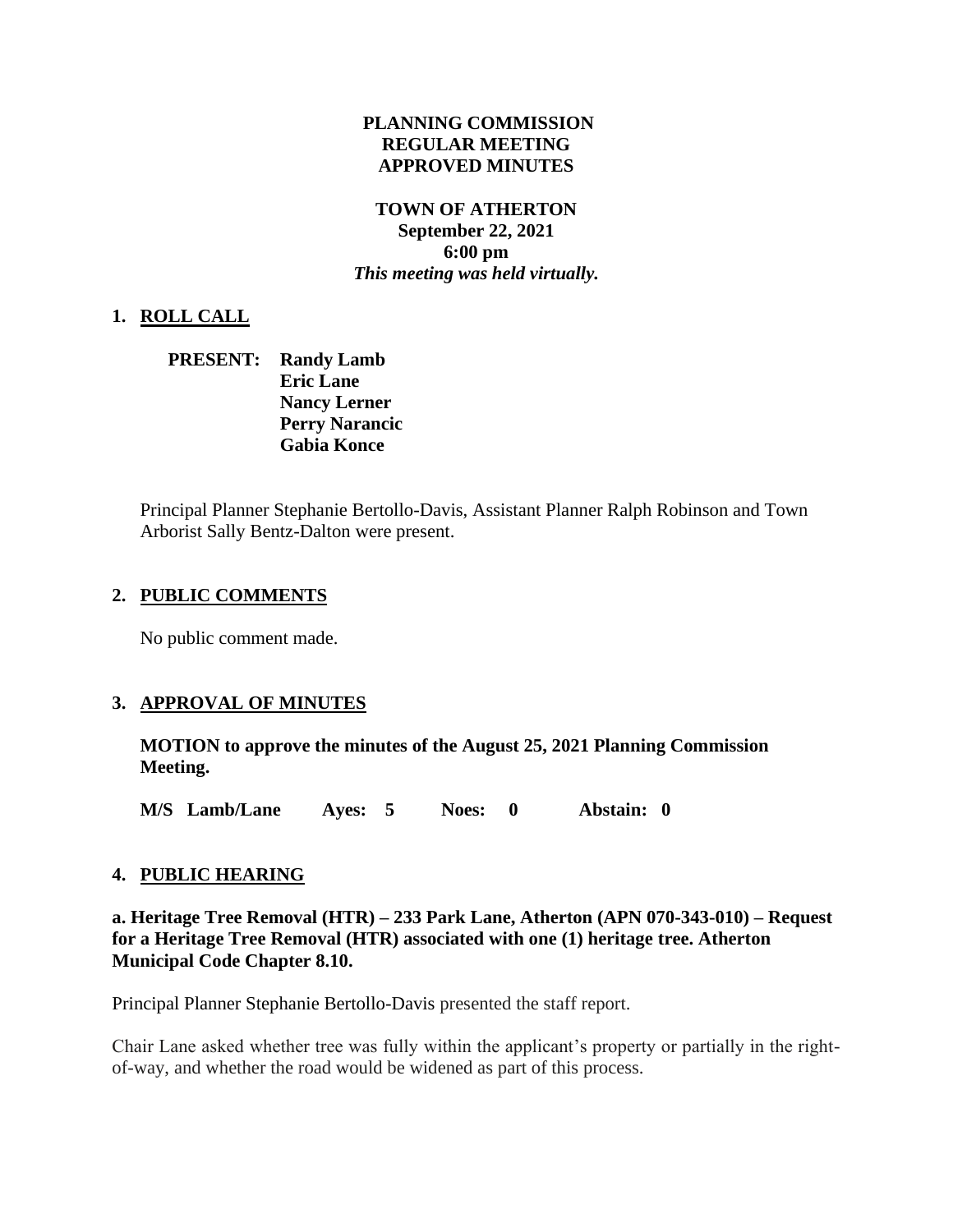Principal Planner Davis noted the entire trunk is within right-of-way and that there are no current plans to widen the roadway.

Commissioner Lamb noted personal experience with the tree having lived in the neighborhood, and potential hazards posed by the tree blocking part of the right-of-way.

Chair Lane also noted his experience with trying to navigate around the tree.

Commissioner Narancic asked about the replanting plan that proposes a cedar tree, and what authority the Commission has to require a different replanting plan.

Principal Planner Davis responded that the draft permit includes recommended language stipulating that the applicant revise the plan to plant a native tree and that the commission may make a more specific recommendation to replace the existing oak with a new oak tree.

Town Arborist Sally Bentz-Dalton stated her understanding that the applicant did not want an oak tree, but she does not know the specific reason why.

Commissioner Lamb asked whether a new tree would be inside the power line on the applicant's property and stated he was unsure why a cedar was preferred.

Commissioner Konce asked if a cedar was preferred because it may grow faster and noted willingness to keep selection of a tree species open ended for the applicant.

Commissioner Lerner stated her feeling that a bushy species like a cedar would not be appropriate and that an oak species would be preferred.

Open Public Hearing.

Project Representative Nick Gotthardt stated agreement with locating a replacement tree further back from the right-of-way. He noted that a cedar species had been used for other tree replacements on the property, so a cedar was selected to maintain continuity on the lot but that the applicant may be open to a native species, though not an oak because of the possibility of an oak leaning as it grows. Mr. Gotthardt mentioned redwoods and sycamores as possibilities for a native species and stated willingness to work with Town Arborist to select a species.

Commissioner Konce stated support for selecting a redwood species and noted the benefit of cedar wood being usable if the tree is removed later.

Chair Lane mentioned a higher water demand for redwoods as an issue to consider.

Closed Public Hearing.

Commissioner Lamb reiterated need to plant replacement tree well within the property.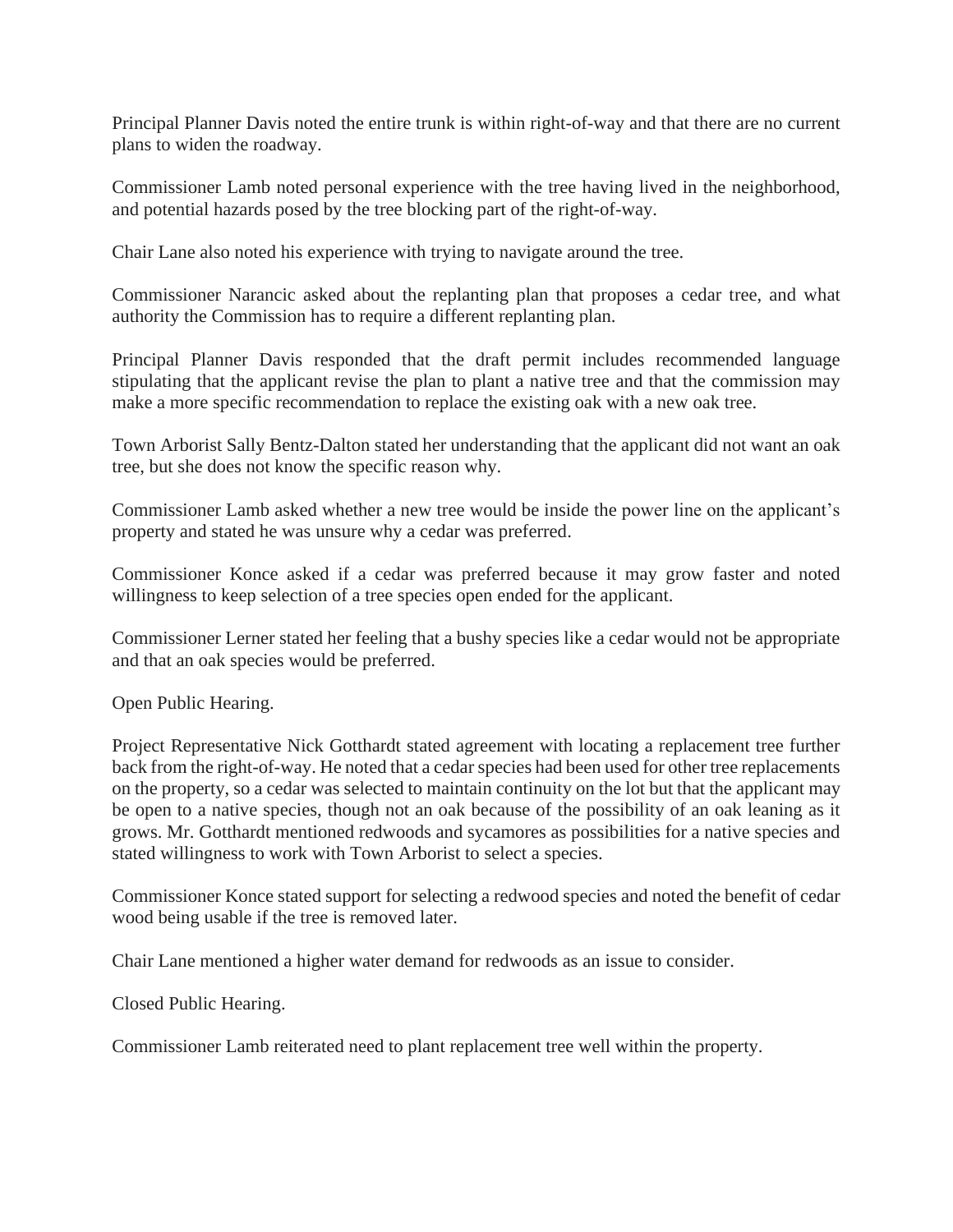Chair Lane also stated the need to place a replacement tree further from the right-of-way for safety reasons and asked staff to confirm that the conditions for the tree removal permit include substituting the proposed cedar with a native species.

**MOTION to approve a Heritage Tree Removal Permit at 233 Park Lane associated with one (1) heritage oak tree (Tree #18) subject to the conditions listed in the draft Heritage Tree Removal certificate.**

**M/S Lamb/Lane Ayes: 5 Noes: 0 Abstain: 0**

**b. [Sp](https://www.ci.atherton.ca.us/DocumentCenter/View/9387/67-Redwood-Combined-Packet-9222021)ecial Structures Permit (SSP) – [67 Redwood Way, Atherton \(APN 060-312-](https://www.ci.atherton.ca.us/DocumentCenter/View/9387/67-Redwood-Combined-Packet-9222021) [100\)](https://www.ci.atherton.ca.us/DocumentCenter/View/9387/67-Redwood-Combined-Packet-9222021) – Request for a Special Structures Permit to allow for a detached accessory structure (swimming pool) to have a reduced front yard setback. Atherton Municipal Code Chapters 17.15, 17.33, 17.40.**

Assistant Planner Ralph Robinson presented the staff report.

Assistant Planner Robinson read a public comment from Monica Gentry of 96 Redwood Way concerning length of the existing project and construction impacts on neighboring properties.

Chair Lane asked what original approval date of the previously approved SSP was.

Assistant Planner Robinson noted the previous application was approved in April of 2017.

Open Public Hearing.

Project Representative Kathy Strickland addressed the comment received from Ms. Gentry, speaking to reasons for project delays related to the ongoing pandemic and additional delays caused by the removal of several redwood trees. She stated that the applicant is happy to reimburse Ms. Gentry for damage to tires caused by construction debris and also spoke to the timeframe for completing the pool.

Chair Lane asked clarifying question regarding timeframe to complete pool.

Ms. Strickland noted the pool should be completed in under a year.

Commissioner Konce asked a follow up question on the topography of the lot and the size of the house being built.

Ms. Strickland confirmed the lot is flat and that a two-story house is being constructed.

Closed public hearing.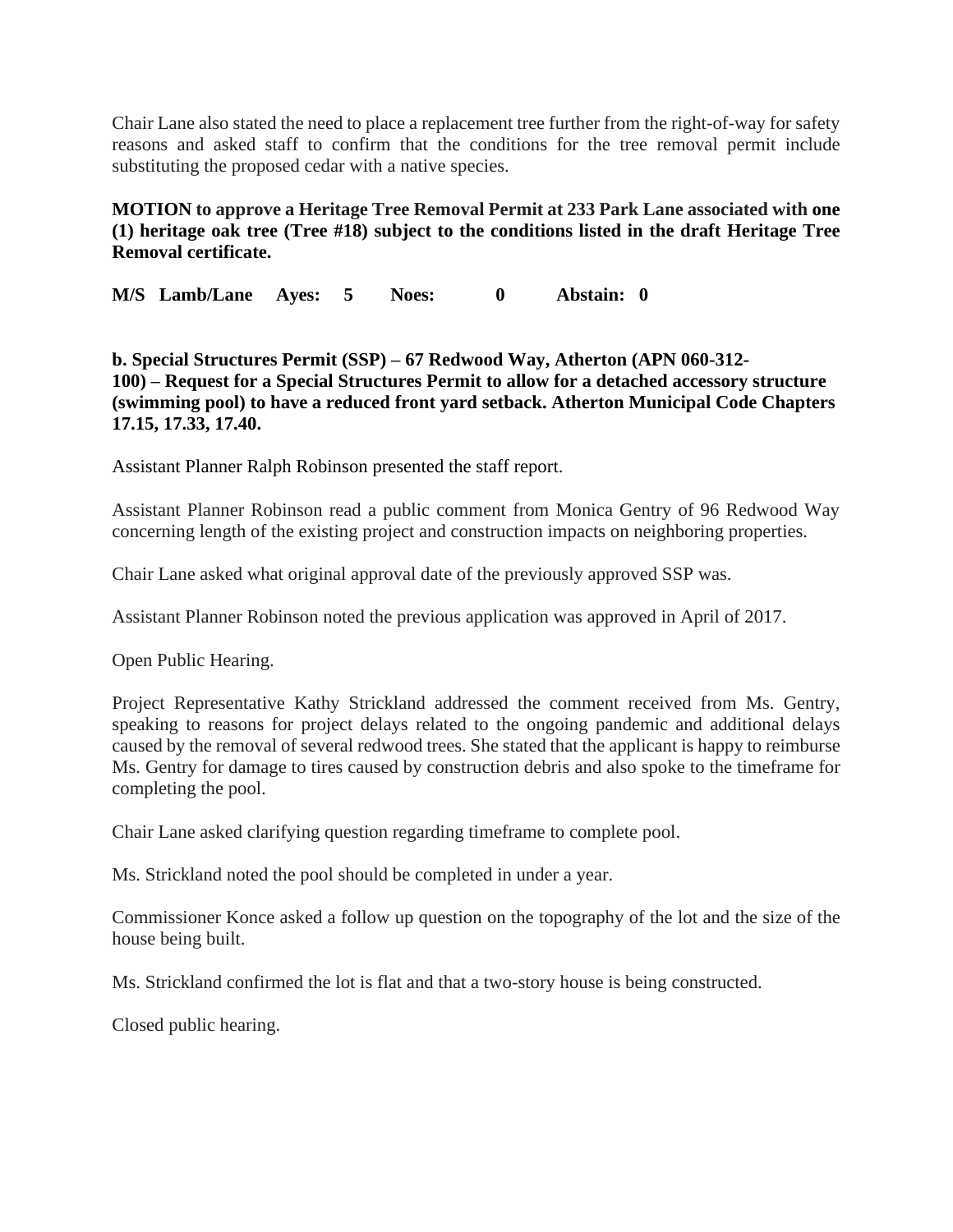Commissioner Lerner stated she sympathizes with concerns raised by Ms. Gentry and noted that the project was meant to be completed over a year ago. She stated considering current drought conditions, she is not in favor of approving new pools.

Commissioner Konce also noted the issue of water use from a pool and asked a clarifying question on the size of the pool.

Chair Lane noted the pool is a 57' by 12' lap pool.

Commissioner Lamb agreed with Commissioner Lerner's comment but stated his belief that preventing the construction of new pools is not within the purvey of the Commission.

Chair Lane stated general concern with extent of development on the property and mentioned the issue of dust created by construction and importance of the applicant ensuring dust and other impacts are reduced. He asked the applicant to be firm with contractors and subcontractors about lessening impacts of construction and to maintain better communication with their neighbors.

Commissioner Lerner reiterated her concern with approving new pools during a drought.

Commissioner Narancic said he appreciated Commissioner Lerner's viewpoint on the project, but that he would support the project.

**MOTION to approve a Special Structures Permit at 67 Redwood Way to allow for a detached accessory structure (swimming pool) to have the same front yard setback as the main residence subject to the conditions listed in the draft Special Structures Permit certificate.**

**M/S Narancic/Lamb Ayes: 4 Noes: 1 Abstain: 0**

# **5. STAFF REPORTS**

Principal Planner Davis provided an update on the new Town Center and raised the possibility of Commission meeting in the new council chambers before the end of the year.

Principal Planner Davis discussed the passage of SB 9 that allows for the subdivision of singlefamily lots and that staff is presently developing an official response. She noted that it is likely to be integrated with the Housing Element update scheduled to be completed in early 2022. The Commissioners discussed the new legislation and potential impacts on the Town.

#### **6. COMMISSIONERS' REPORTS**

Chair Lane noted there will be two more meetings of the Commission this year on October  $27<sup>th</sup>$ and December 1<sup>st</sup>.